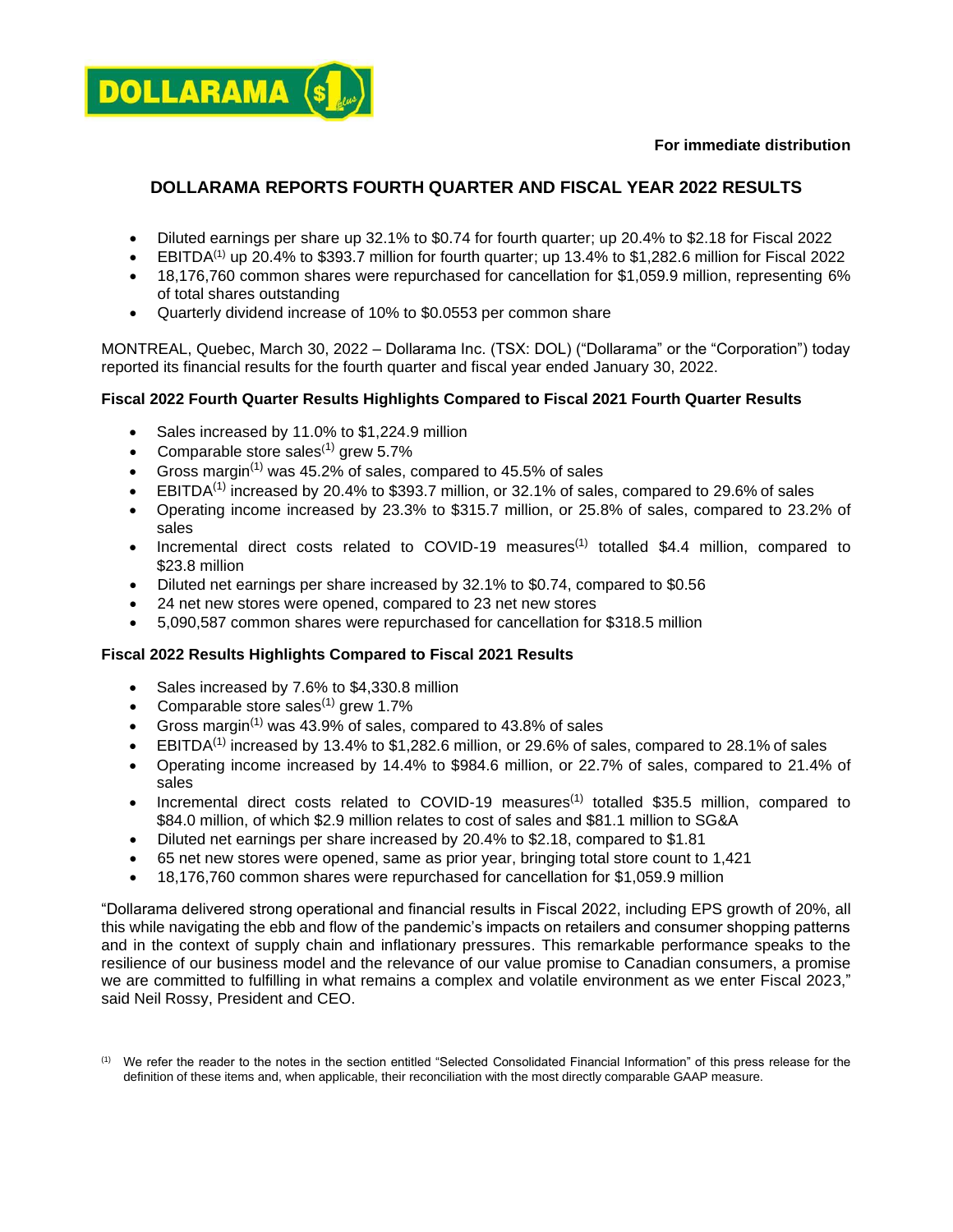#### **Explanatory Notes**

All comparative figures that follow are for the fourth quarter and fiscal year ended January 30, 2022, compared to the fourth quarter and fiscal year ended January 31, 2021. All financial information presented in this press release has been prepared in accordance with generally accepted accounting principles in Canada ("GAAP") as set out in the CPA Canada Handbook – Accounting under Part I, which incorporates International Financial Reporting Standards ("IFRS") as issued by the International Accounting Standards Board ("IASB"). EBITDA, EBITDA margin, total debt, net debt and adjusted net debt to EBITDA ratio, which are referred to as "non-GAAP measures", are used to provide a better understanding of the Corporation's financial results. For a full explanation of the Corporation's use of non-GAAP measures, please refer to the section entitled "Selected Consolidated Financial Information" of this press release, under the heading "Non-GAAP and Other Financial Measures". All references to "Fiscal 2021" are to the Corporation's fiscal year ended January 31, 2021, and to "Fiscal 2022" are to the Corporation's fiscal year ended January 30, 2022.

## **Fiscal 2022 Fourth Quarter Financial Results**

Sales for the fourth quarter of Fiscal 2022 increased by 11.0% to \$1,224.9 million, compared to \$1,103.7 million for the fourth quarter of Fiscal 2021. This increase was driven by growth in the total number of stores over the past 12 months (from 1,356 stores on January 31, 2021, to 1,421 stores on January 30, 2022) and in comparable store sales.

Comparable store sales for the fourth quarter of Fiscal 2022 increased by 5.7%, compared to the fourth quarter of Fiscal 2021, reflecting a 10.1% increase in the number of transactions and a 4.0% decrease in average transaction size. This increase in comparable store sales reflects sales of our full product assortment across all provinces during the quarter and strong seasonal product sales, whereas in the same period last year there was a temporary ban on the sale of non-essential items in Quebec, where the Corporation has approximately 30% of its stores, from December 26, 2020, to February 8, 2021. Overall sales and comparable store sales for the fourth quarter of Fiscal 2022 were dampened by the impact of the Omicron variant on consumer shopping patterns and by a wave of COVID-related provincial restrictions over critical sales weeks leading up to the holidays and carrying into the month of January.

Gross margin was 45.2% of sales in the fourth quarter of Fiscal 2022, compared to 45.5% of sales in the fourth quarter of Fiscal 2021. Gross margin as a percentage of sales is slightly lower due to a change in sales mix.

General, administrative and store operating expenses ("SG&A") for the fourth quarter of Fiscal 2022 decreased by 4.4% to \$178.0 million, compared to \$186.1 million for the fourth quarter of Fiscal 2021, reflecting lower COVID-related costs, partially offset by the costs associated with operating a larger number of stores, compared to the same period last year. SG&A represented 14.5% of sales, compared to 16.9% of sales for the fourth quarter of Fiscal 2021. SG&A as a percentage of sales in the fourth quarter of Fiscal 2022 also benefited from the positive scaling impact of strong sales.

Incremental direct costs related to COVID-19 measures for the fourth quarter of Fiscal 2022 totalled \$4.4 million, representing a 40 basis-point impact, compared to \$23.8 million recorded in SG&A in the same period last year, representing a 220 basis-point impact.

The Corporation's 50.1% share of Dollarcity's net earnings for the period from October 1, 2021, to December 31, 2021, was \$18.4 million, compared to \$10.5 million for the same period last year. The Corporation's investment in Dollarcity is accounted for as a joint arrangement using the equity method.

Financing costs increased by \$0.4 million, from \$22.8 million for the fourth quarter of Fiscal 2021 to \$23.2 million for the fourth quarter of Fiscal 2022, mainly due to slightly higher average borrowings.

Net earnings were \$220.0 million, or \$0.74 per diluted common share, in the fourth quarter of Fiscal 2022, compared to \$173.9 million, or \$0.56 per diluted common share, in the fourth quarter of Fiscal 2021. Net earnings improved due to higher sales, lower SG&A and a higher equity pick-up from Dollarcity's net earnings. These were partially offset by a slightly lower gross margin.

#### **Fiscal 2022 Financial Results**

Sales in Fiscal 2022 increased by 7.6% to \$4,330.8 million, compared to \$4,026.3 million in Fiscal 2021. This increase was driven by growth in the total number of stores over the past 12 months and in comparable store sales.

Comparable store sales grew 1.7% in Fiscal 2022, over and above 3.2% growth in Fiscal 2021. Comparable store sales growth for Fiscal 2022 consisted of a 3.8% increase in the number of transactions and a 2.0% decrease in average transaction size. Overall sales and comparable store sales were impacted throughout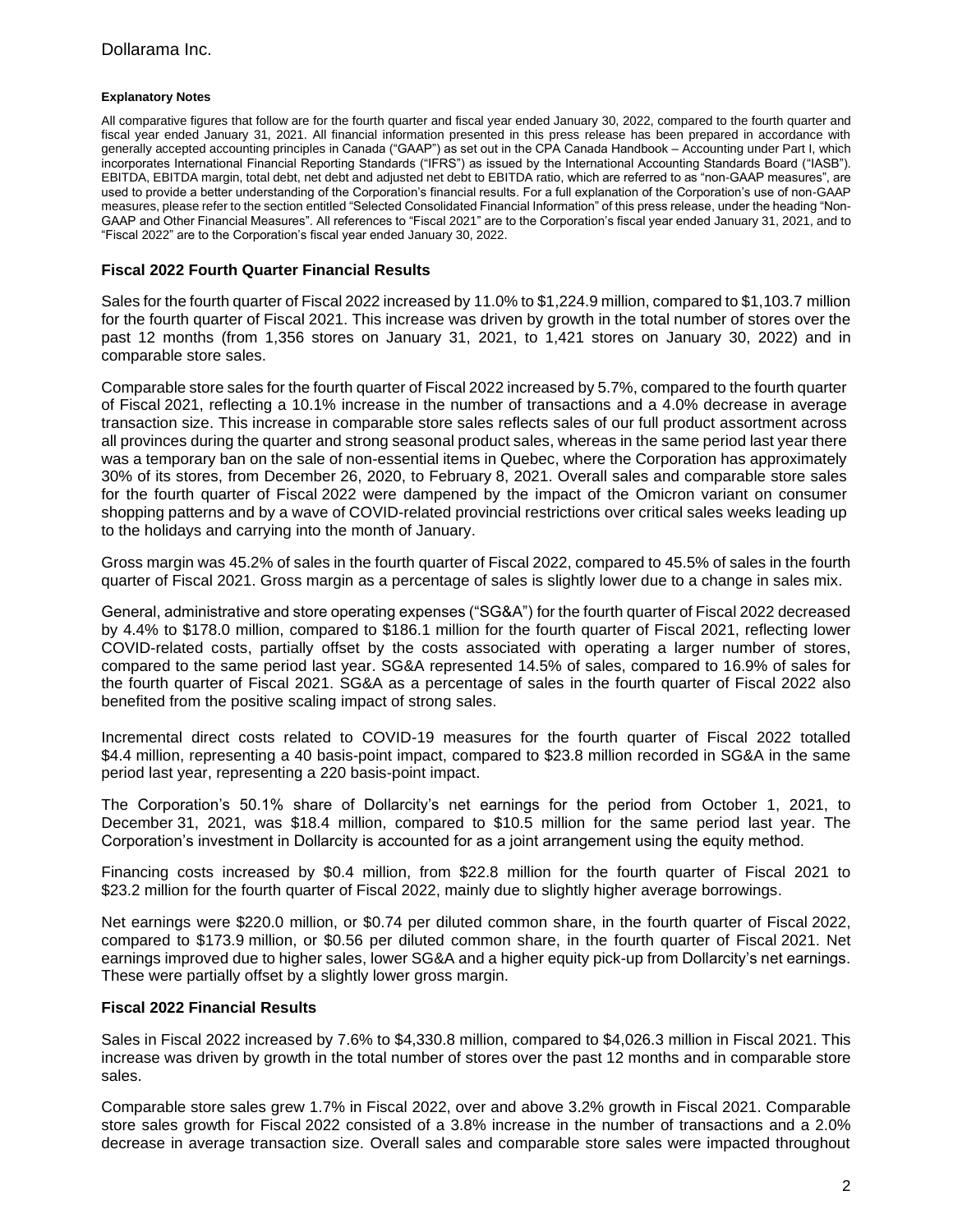Fiscal 2022 by the implementation and subsequent lifting of measures by provincial governments in response to different waves of COVID-19. Fiscal 2022 comparable store sales were particularly impacted by the ban on the sale of non-essential items in Ontario, from April 8, 2021, to June 11, 2021, which coincided with a peak seasonal sales period and where approximately 40% of the Corporation's stores are located.

Gross margin was 43.9% of sales in Fiscal 2022, compared to 43.8% of sales in Fiscal 2021.

SG&A for Fiscal 2022 totalled \$652.8 million, a 0.2% decrease from \$654.0 million for Fiscal 2021. SG&A for Fiscal 2022 represented 15.1% of sales, compared to 16.2% of sales for Fiscal 2021. This decrease primarily reflects lower COVID-related costs of \$35.5 million, representing 80 basis points, compared to \$81.1 million, or 200 basis points, in Fiscal 2021.

The Corporation's 50.1% share of Dollarcity's net earnings for the period from January 1, 2021, to December 31, 2021, was \$33.2 million. This is compared to \$19.7 million for the period from January 1, 2020, to December 31, 2020, recorded in Fiscal 2021. The Corporation's investment in Dollarcity is accounted for as a joint arrangement using the equity method.

Financing costs decreased by \$4.4 million, from \$95.6 million for Fiscal 2021 to \$91.2 million for Fiscal 2022, due to lower borrowings and a lower average borrowing rate.

Net earnings totalled \$663.2 million, or \$2.18 per diluted common share, for Fiscal 2022, compared to \$564.3 million, or \$1.81 per diluted common share, for Fiscal 2021. Net earnings for Fiscal 2022 reflect higher sales, lower SG&A due to lower COVID-related costs, higher equity pick-up from Dollarcity's net earnings and lower financing costs. Earnings per common share were also positively impacted by the repurchase of shares through the Corporation's normal course issuer bid over the past 12 months.

## **Dollarcity Store Growth**

During its fourth quarter ended December 31, 2021, Dollarcity opened 38 net new stores, compared to 24 net new stores in the same period last year. For the year ended December 31, 2021, Dollarcity opened a total of 86 net new stores, compared to 36 in 2020. As at December 31, 2021, Dollarcity had a total of 350 stores, with 206 locations in Colombia, 76 in Guatemala, 59 in El Salvador and nine in Peru. This compares to a total of 264 stores as at December 31, 2020.

## **Normal Course Issuer Bid**

During the fourth quarter of Fiscal 2022, 5,090,587 common shares were repurchased for cancellation, for a total cash consideration of \$318.5 million, at a weighted average price of \$62.56 per share, under the Corporation's normal course issuer bid. The total number of common shares repurchased for cancellation during Fiscal 2022 amounted to 18,176,760 common shares, at a weighted average price of \$58.31 per share, for a total cash consideration of \$1,059.9 million. As at January 30, 2022, the Corporation's adjusted net debt to EBITDA ratio was 2.77 times.

## **Dividend**

On March 30, 2022, the Corporation announced that its Board of Directors had approved a 10% increase of the quarterly cash dividend for holders of common shares, from \$0.0503 to \$0.0553 per common share. This dividend is payable on May 6, 2022 to shareholders of record at the close of business on April 15, 2022. The dividend is designated as an "eligible dividend" for Canadian tax purposes.

## **Introduction of Additional Price Points**

Throughout the course of Fiscal 2023, the Corporation will gradually roll out additional price points up to \$5.00, consistent with its multi-price point strategy in place since 2009. Over time, this will enable the Corporation to maintain and enhance its broad product assortment and compelling value.

## **New Warehouse**

In Fiscal 2022, Dollarama entered into a long-term lease for a seventh warehouse, located in Laval, Quebec, to increase its warehousing capacity in support of its long-term target of 2,000 stores in Canada by 2031. The new 500,000 square foot built-to-suit facility is currently under construction and is expected to be operational by the end of Fiscal 2023.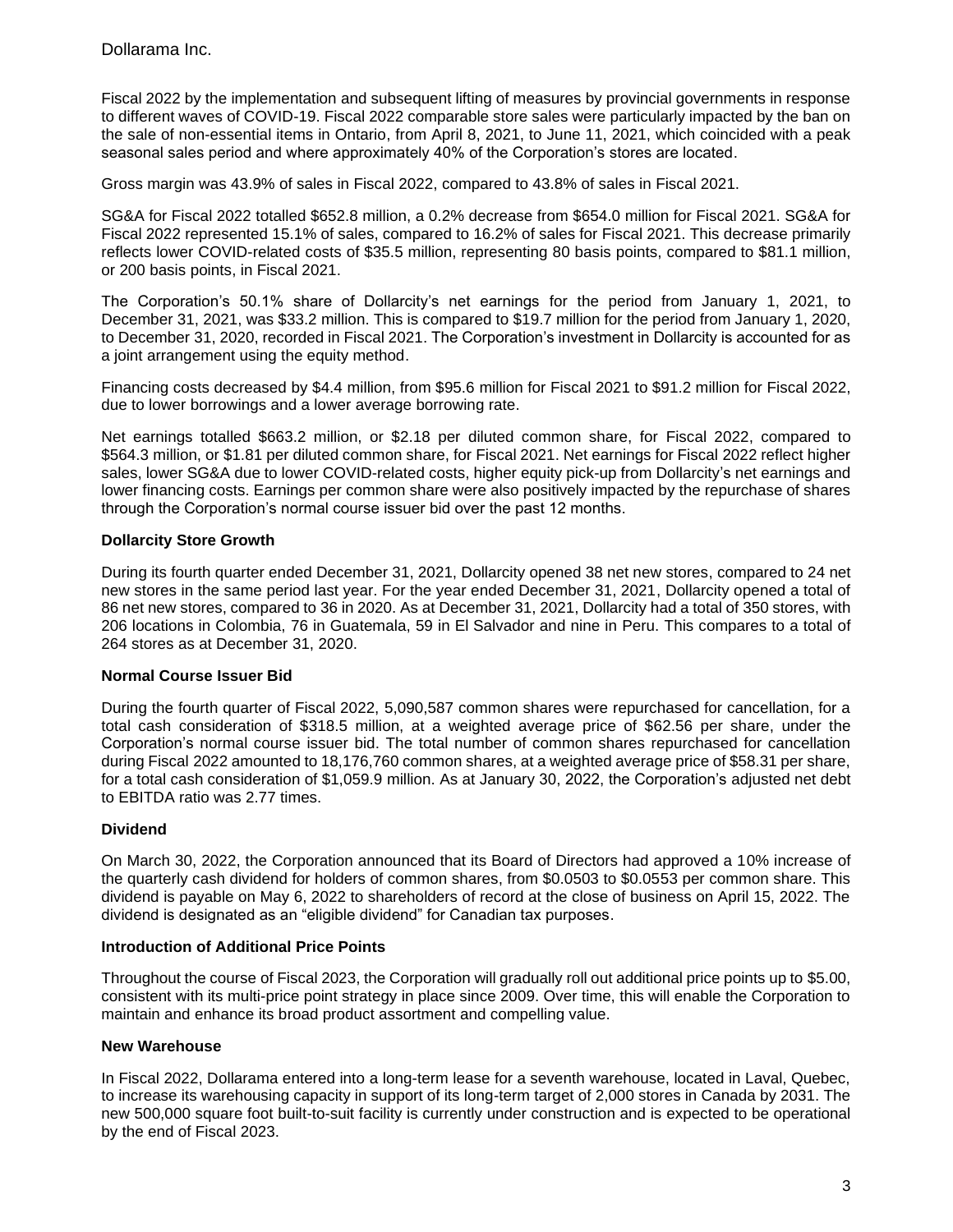## **Outlook**

In what is expected to remain a complex environment, Dollarama is well-positioned to pursue its profitable growth and to deliver on its purpose. The Corporation is committed to providing Canadians from all walks of life with compelling value on every dollar they spend, and with proximity and convenient access to a broad range of affordable, everyday items.

In the first half of Fiscal 2023, the Corporation expects to benefit from a favourable sales environment compared to the same period last year, at which time various COVID-19 restrictions impacting retailers and consumer shopping patterns were in place. Supply chain and other inflationary pressures are expected to be felt more in Fiscal 2023. The Corporation has levers at its disposal to mitigate some of the cost pressures on its gross margin. SG&A, excluding any incremental COVID-related costs, is expected to benefit from positive scaling and improved labour productivity. The Corporation will maintain its balanced approach to capital allocation in support of organic growth as well as for maintenance and transformational initiatives. It will also continue to return capital and generate value for shareholders, prioritizing the repurchase of shares under its normal course issuer bid.

Based on the above, the Corporation expects the following for Fiscal 2023:

- To open 60 to 70 net new stores
- Gross margin as a percentage of sales to be in the range of 42.9% to 43.9%
- SG&A as a percentage of sales to be in the range of 13.8% to 14.3%
- To deploy \$160 million to \$170 million in capital expenditures
- To actively repurchase shares under its normal course issuer bid

These guidance ranges are based on several assumptions, including the following:

- The absence of COVID-related restrictions impacting retailers and consumer shopping patterns
- Comparable store sales growth in the range of 4.0% to 5.0%
- The gradual introduction of additional price points up to \$5.00 throughout Fiscal 2023
- Minimal to nil incremental direct costs related to COVID-19 health and safety measures in stores in Fiscal 2023
- The absence of a significant shift in economic and geopolitical conditions or material changes in the retail competitive environment
- Approximately three months of visibility on open orders and product margins
- The active management of product margins, including through pricing strategies and refreshing some of the product offering
- The number of signed offers to lease and store pipeline for the next 12 months and the absence of COVID-related impacts on construction activities in the provinces where new store openings are planned
- The inclusion of the Corporation's share of net earnings of its equity-accounted investment
- Positive customer response to our product offering, value proposition and in-store merchandising
- The entering into of foreign exchange forward contracts to hedge the majority of forecasted purchases of merchandise in U.S. dollars against fluctuations of the Canadian dollar against the U.S. dollar
- The continued execution of in-store productivity initiatives and the realization of cost savings and benefits aimed at improving operating expense
- Ongoing cost monitoring
- The capital budget for Fiscal 2023 for new store openings, maintenance capital expenditures, and transformational capital expenditures (the latter being mainly related to information technology projects)
- The successful execution of our business strategy
- The absence of unusually adverse weather, especially in peak seasons around major holidays and celebrations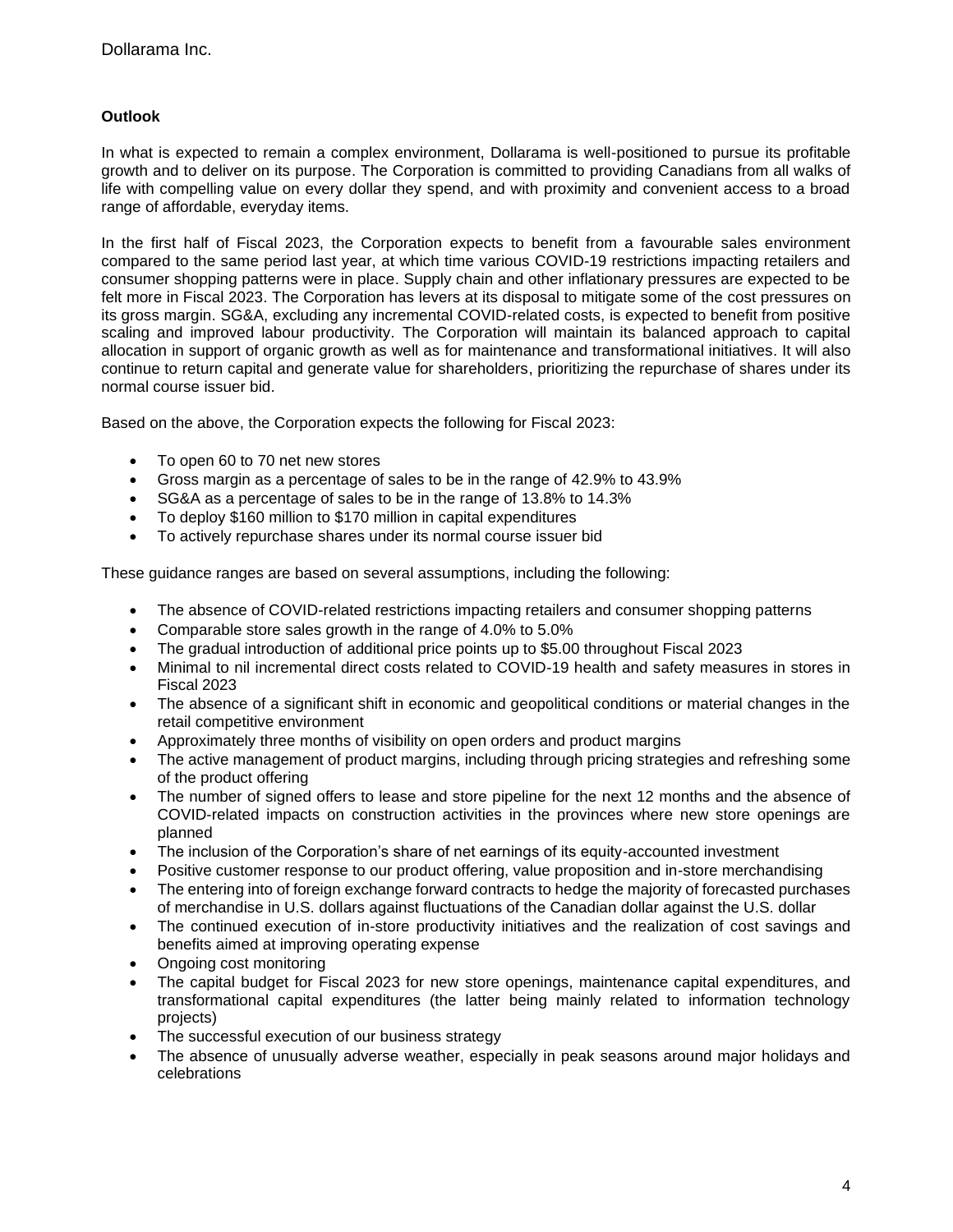Many factors could cause actual results, level of activity, performance or achievements or future events or developments to differ materially from those expressed or implied by the forward-looking statements. This guidance, including the various underlying assumptions, is forward-looking and should be read in conjunction with the cautionary statement on forward-looking statements.

## **Forward-Looking Statements**

Certain statements in this press release about our current and future plans, expectations and intentions, results, levels of activity, performance, goals or achievements or any other future events or developments constitute forward-looking statements. The words "may", "will", "would", "should", "could", "expects", "plans", "intends", "trends", "indications", "anticipates", "believes", "estimates", "predicts", "likely" or "potential" or the negative or other variations of these words or other comparable words or phrases, are intended to identify forward-looking statements.

Forward-looking statements are based on information currently available to management and on estimates and assumptions made by management regarding, among other things, general economic and geopolitical conditions and the competitive environment within the retail industry in Canada and in Latin America, in light of its experience and perception of historical trends, current conditions and expected future developments, as well as other factors that are believed to be appropriate and reasonable in the circumstances. However, there can be no assurance that such estimates and assumptions will prove to be correct. Many factors could cause actual results, level of activity, performance or achievements or future events or developments to differ materially from those expressed or implied by the forward-looking statements, including the factors which are discussed in greater detail in the "Risks and Uncertainties" section of the Corporation's annual management's discussion and analysis for Fiscal 2022 available on SEDAR at [www.sedar.com.](http://www.sedar.com/DisplayCompanyDocuments.do?lang=EN&issuerNo=00028876)

These factors are not intended to represent a complete list of the factors that could affect the Corporation or Dollarcity; however, they should be considered carefully. The purpose of the forward-looking statements is to provide the reader with a description of management's expectations regarding the Corporation's and Dollarcity's financial performance and may not be appropriate for other purposes. Readers should not place undue reliance on forward-looking statements made herein. Furthermore, unless otherwise stated, the forward-looking statements contained in this press release are made as at March 30, 2022 and management has no intention and undertakes no obligation to update or revise any forward-looking statements, whether as a result of new information, future events or otherwise, except as required by law. The forward-looking statements contained in this press release are expressly qualified by this cautionary statement.

## **Conference Call**

Dollarama will hold a conference call to discuss its Fiscal 2022 fourth quarter and annual results today, March 30, 2022 at 10:30 a.m. (ET). Financial analysts are invited to ask questions during the call. Other interested parties may participate in the call on a listen-only basis. The live audio webcast is accessible through Dollarama's website at [https://www.dollarama.com/en-CA/corp/events-presentations.](https://www.dollarama.com/en-CA/corp/events-presentations)

## **About Dollarama**

Dollarama is a recognized Canadian value retailer offering a broad assortment of consumable products, general merchandise and seasonal items both in-store and online. Our 1,421 locations across Canada provide customers with compelling value in convenient locations, including metropolitan areas, mid-sized cities and small towns. Select products are also available, by the full case only, through our online store at [www.dollarama.com.](http://www.dollarama.com/) Our quality merchandise is sold at select fixed price points up to \$4.00.

Dollarama also owns a 50.1% interest in Dollarcity, a growing Latin American value retailer. Dollarcity offers a broad assortment of consumable products, general merchandise and seasonal items at select, fixed price points up to US\$4.00 (or the equivalent in local currency) in 350 conveniently located stores in El Salvador, Guatemala, Colombia and Peru.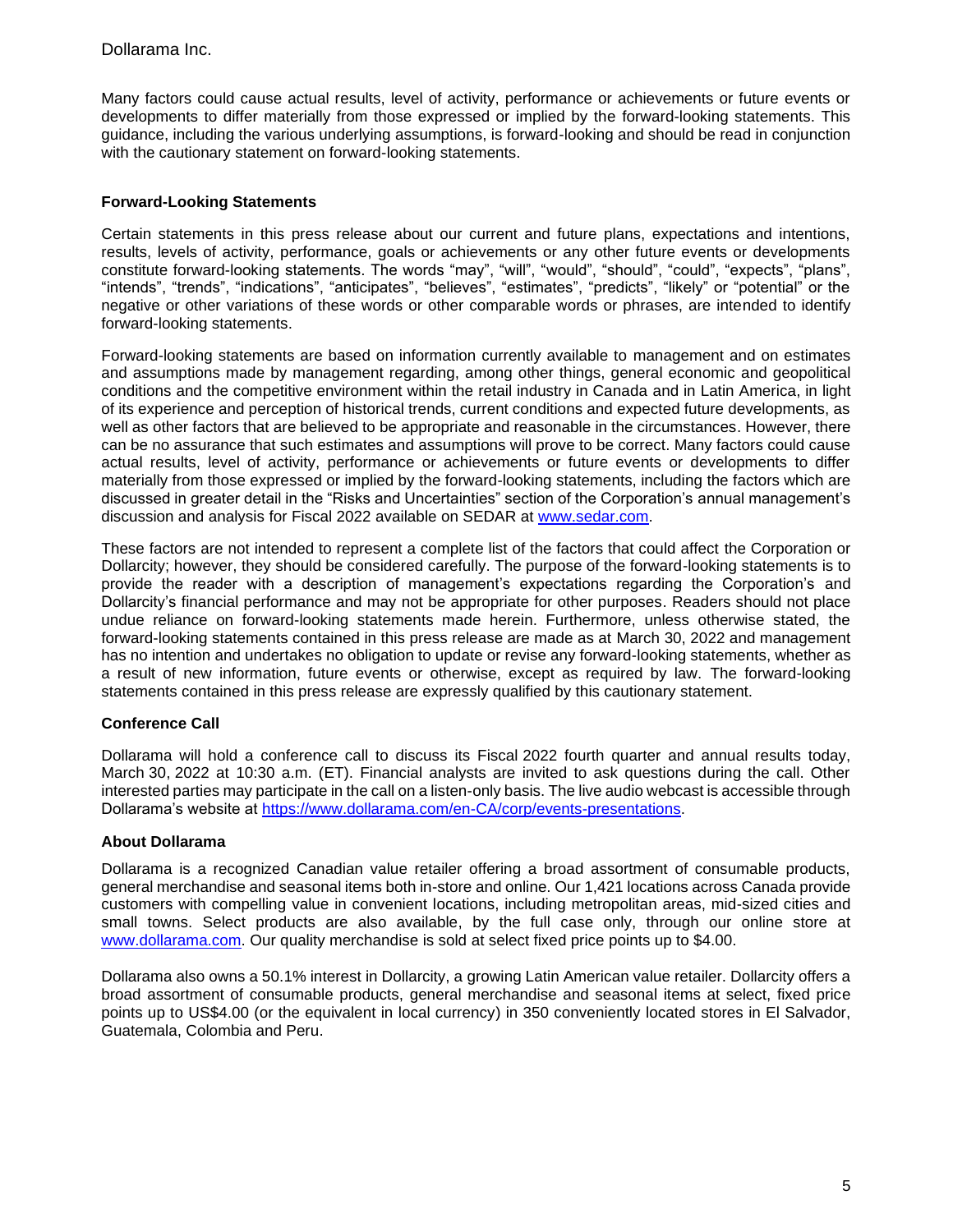For further information:

*Investors Media* J.P. Towner Chief Financial Officer (514) 737-1006 x1237 jp.t[owner](mailto:jp.towner@dollarama.com)[@dollarama.com](mailto:jp.towner@dollarama.com)

[www.dollarama.com](http://www.dollarama.com/)

Lyla Radmanovich PELICAN Public Relations (514) 845-8763 [media@rppelican.ca](mailto:media@rppelican.ca)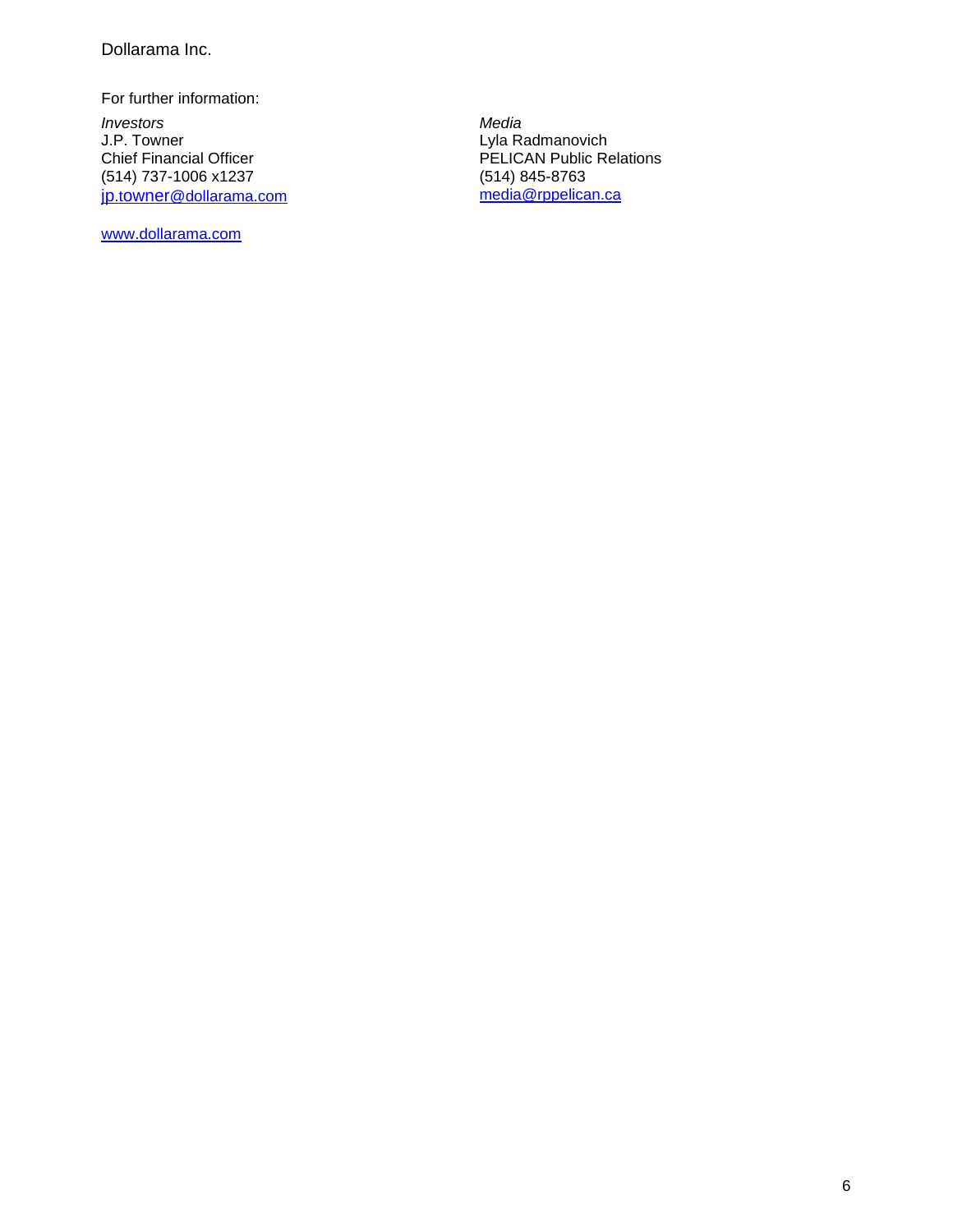# **Selected Consolidated Financial Information**

|                                                                | <b>Unaudited</b>          |                           |                           |                           |
|----------------------------------------------------------------|---------------------------|---------------------------|---------------------------|---------------------------|
| 13-week Periods Ended                                          |                           |                           | <b>Years Ended</b>        |                           |
| (dollars and shares in thousands, except per<br>share amounts) | January 30,<br>2022<br>\$ | January 31,<br>2021<br>\$ | January 30,<br>2022<br>\$ | January 31,<br>2021<br>\$ |
| <b>Earnings Data</b>                                           |                           |                           |                           |                           |
| Sales                                                          | 1,224,900                 | 1,103,668                 | 4,330,761                 | 4,026,259                 |
| Cost of sales                                                  | 671,562                   | 601,204                   | 2,428,536                 | 2,261,248                 |
| Gross profit                                                   | 553,338                   | 502,464                   | 1,902,225                 | 1,765,011                 |
| SG&A                                                           | 177,991                   | 186,053                   | 652,832                   | 654,032                   |
| Depreciation and amortization                                  | 77,998                    | 70,860                    | 297,960                   | 269,633                   |
| Share of net earnings of equity-accounted<br>investment        | (18, 370)                 | (10, 518)                 | (33, 184)                 | (19, 654)                 |
| Operating income                                               | 315,719                   | 256,069                   | 984,617                   | 861,000                   |
| Financing costs                                                | 23,160                    | 22,792                    | 91,216                    | 95,646                    |
| Earnings before income taxes                                   | 292,559                   | 233,277                   | 893,401                   | 765,354                   |
| Income taxes                                                   | 72,593                    | 59,375                    | 230,232                   | 201,006                   |
| Net earnings                                                   | 219,966                   | 173,902                   | 663,169                   | 564,348                   |
| Basic net earnings per common share                            | \$0.74                    | \$0.56                    | \$2.19                    | \$1.82                    |
| Diluted net earnings per common share                          | \$0.74                    | \$0.56                    | \$2.18                    | \$1.81                    |
| Weighted average number of common shares<br>outstanding:       |                           |                           |                           |                           |
| Basic                                                          | 296,535                   | 310,776                   | 302,963                   | 310,738                   |
| <b>Diluted</b>                                                 | 298,015                   | 312,289                   | 304,416                   | 312,455                   |
| <b>Other Data</b>                                              |                           |                           |                           |                           |
| Year-over-year sales growth                                    | 11.0%                     | 3.6%                      | 7.6%                      | 6.3%                      |
| Comparable store sales growth (1)                              | 5.7%                      | (0.2%)                    | 1.7%                      | 3.2%                      |
| Gross margin (1)                                               | 45.2%                     | 45.5%                     | 43.9%                     | 43.8%                     |
| SG&A as a % of sales (1)                                       | 14.5%                     | 16.9%                     | 15.1%                     | 16.2%                     |
| EBITDA <sup>(1)</sup>                                          | 393,717                   | 326,929                   | 1,282,577                 | 1,130,633                 |
| Operating margin (1)                                           | 25.8%                     | 23.2%                     | 22.7%                     | 21.4%                     |
| Capital expenditures                                           | 49,233                    | 51,735                    | 159,512                   | 167,837                   |
| Number of stores <sup>(2)</sup>                                | 1,421                     | 1,356                     | 1,421                     | 1,356                     |
| Average store size (gross square feet) (2)                     | 10,381                    | 10,325                    | 10,381                    | 10,325                    |
| Declared dividends per common share                            | \$0.0503                  | \$0.047                   | \$0.2012                  | \$0.179                   |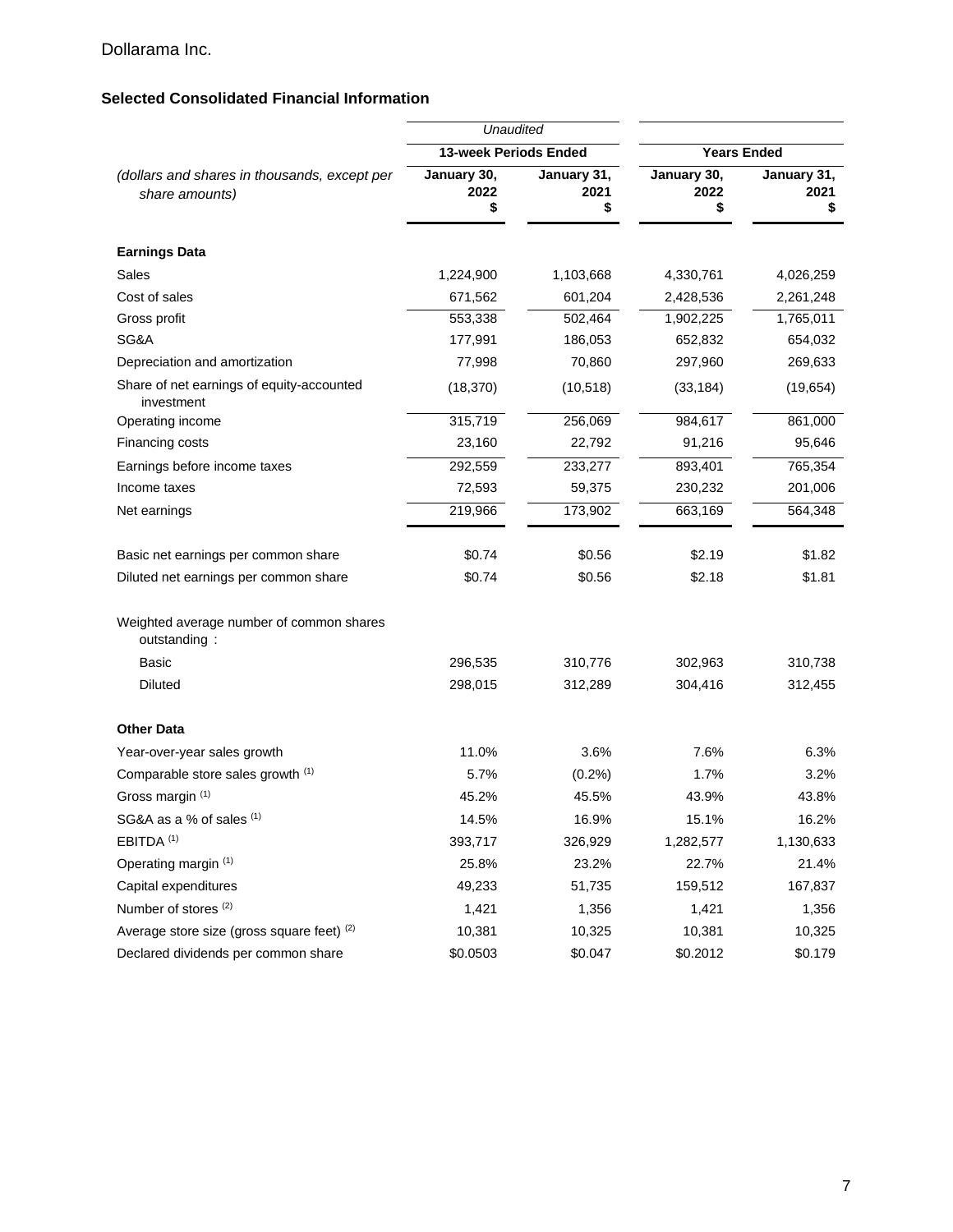|                                             | As at       |             |  |
|---------------------------------------------|-------------|-------------|--|
|                                             | January 30, | January 31, |  |
|                                             | 2022        | 2021        |  |
|                                             | \$          |             |  |
| <b>Statement of Financial Position Data</b> |             |             |  |
| Cash                                        | 71,058      | 439,144     |  |
| Inventories                                 | 590,927     | 630,655     |  |
| Total current assets                        | 717,367     | 1,100,362   |  |
| Property, plant and equipment               | 761,876     | 709,469     |  |
| Right-of-use assets                         | 1,480,255   | 1,344,639   |  |
| Total assets                                | 4,063,562   | 4,223,746   |  |
| Total current liabilities                   | 911,891     | 1,321,165   |  |
| Total non-current liabilities               | 3,217,705   | 2,567,727   |  |
| Total debt <sup>(1)</sup>                   | 1,894,309   | 1,883,051   |  |
| Net debt $(1)$                              | 1,823,251   | 1,443,907   |  |
| Shareholders' equity (deficit)              | (66, 034)   | 334.854     |  |

(1) Refer to the section below entitled "Non-GAAP and Other Financial Measures" for the definition of these items and, when applicable, their reconciliation with the most directly comparable GAAP measure.

(2) At the end of the period.

#### **Non-GAAP and Other Financial Measures**

The Corporation prepares its financial information in accordance with GAAP. We have included non-GAAP and other financial measures to provide investors with supplemental measures of our operating and financial performance. We believe that those measures are important supplemental metrics of operating and financial performance because they eliminate items that have less bearing on our operating and financial performance and thus highlight trends in our core business that may not otherwise be apparent when relying solely on GAAP measures. We also believe that securities analysts, investors and other interested parties frequently use non-GAAP and other financial measures in the evaluation of issuers. Our management also uses non-GAAP and other financial measures in order to facilitate operating and financial performance comparisons from period to period, to prepare annual budgets, and to assess our ability to meet our future debt service, capital expenditure and working capital requirements.

The below-described non-GAAP and other financial measures do not have a standardized meaning prescribed by GAAP and are therefore unlikely to be comparable to similar measures presented by other issuers and should be considered as a supplement to, not a substitute for, or superior to, the comparable measures calculated in accordance with GAAP.

National Instrument 52-112, *Non-GAAP and Other Financial Measures*, applies to documents filed by reporting issuers for a fiscal year ending on or after October 15, 2021. It sets out disclosure requirements for (A) non-GAAP financial measures, (B) non-GAAP ratios, and (C) other financial measures.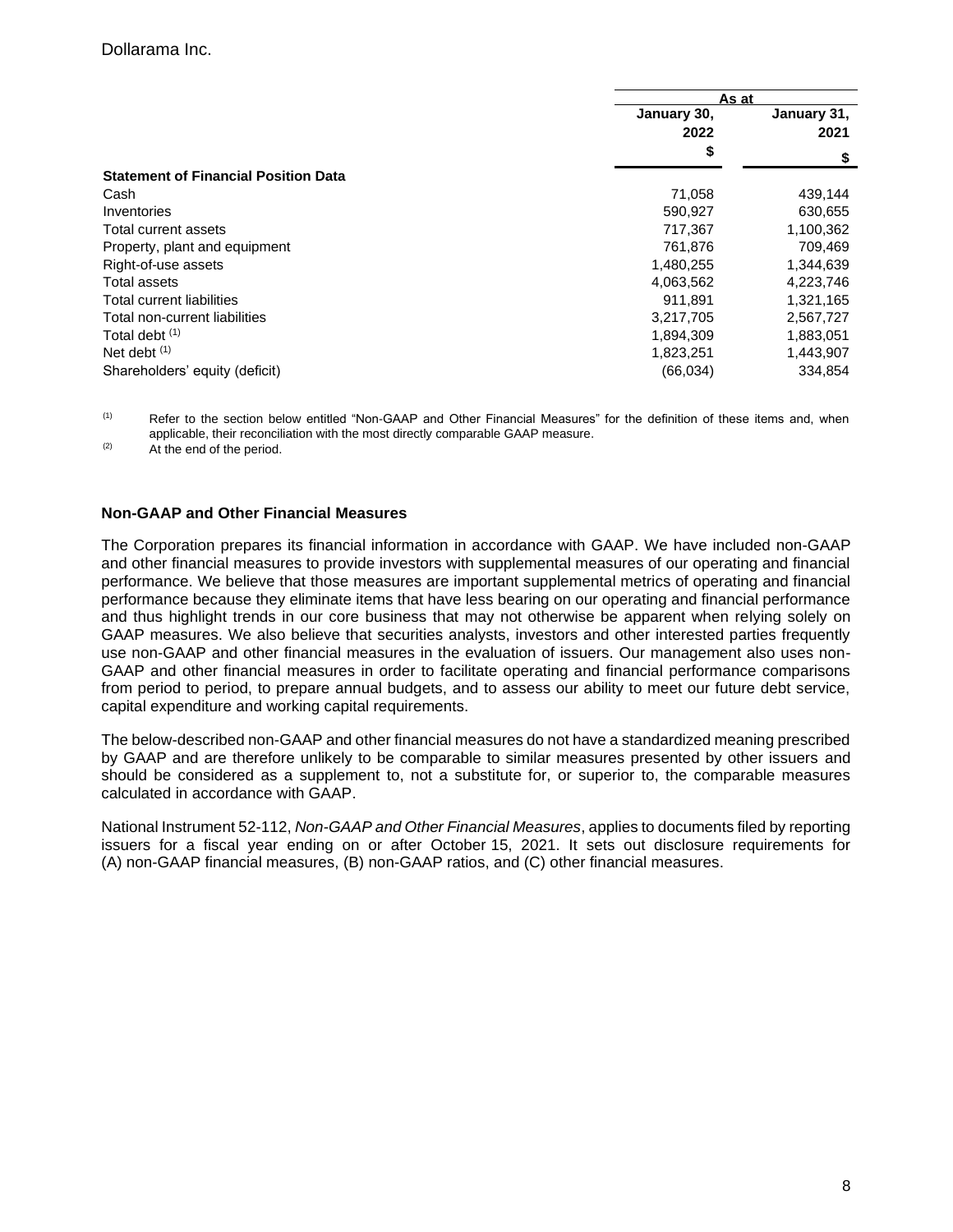## *(A) Non-GAAP Financial Measures*

## **EBITDA**

EBITDA represents operating income plus depreciation and amortization and includes the Corporation's share of net earnings of its equity-accounted investment.

|                                                                             | Unaudited                    |                     |                     |                     |
|-----------------------------------------------------------------------------|------------------------------|---------------------|---------------------|---------------------|
|                                                                             | <b>13-Week Periods Ended</b> |                     | <b>Years Ended</b>  |                     |
| (dollars in thousands)                                                      | January 30,<br>2022          | January 31,<br>2021 | January 30,<br>2022 | January 31,<br>2021 |
| A reconciliation of operating income to<br><b>EBITDA</b> is included below: |                              |                     |                     |                     |
| Operating income                                                            | 315,719                      | 256.069             | 984.617             | 861,000             |
| Add: Depreciation and amortization                                          | 77.998                       | 70,860              | 297,960             | 269,633             |
| <b>EBITDA</b>                                                               | 393,717                      | 326,929             | 1,282,577           | 1,130,633           |

#### **Total debt**

Total debt represents the sum of long-term debt (including accrued interest and fair value hedge – basis adjustment), short-term borrowings under the US commercial paper program and other bank indebtedness (if any).

*(dollars in thousands)*

|                                                                                                                                                                         | As at               |                          |
|-------------------------------------------------------------------------------------------------------------------------------------------------------------------------|---------------------|--------------------------|
| A reconciliation of long-term debt to total debt is included below:<br>Senior unsecured notes bearing interest at:                                                      | January 30,<br>2022 | January 31,<br>2021<br>S |
| Fixed annual rate of 2.443% payable in equal semi-annual instalments,<br>maturing July 9, 2029<br>Fixed annual rate of 1.505% payable in equal semi-annual instalments, | 375,000             |                          |
| maturing September 20, 2027<br>Fixed annual rate of 1.871% payable in equal semi-annual instalments,                                                                    | 300,000             | 300,000                  |
| maturing July 8, 2026<br>Fixed annual rate of 3.55% payable in equal semi-annual instalments, maturing                                                                  | 375,000             |                          |
| November 6, 2023<br>Fixed annual rate of 2.203% payable in equal semi-annual instalments,                                                                               | 500,000             | 500,000                  |
| maturing November 10, 2022<br>Fixed annual rate of 2.337% payable in equal semi-annual instalments, repaid                                                              | 250,000             | 250,000                  |
| on July 22, 2021<br>Variable rate equal to 3-month bankers' acceptance rate (CDOR) plus 27 basis                                                                        |                     | 525,000                  |
| points payable quarterly, repaid on February 1, 2021                                                                                                                    |                     | 300,000                  |
| Accrued interest on Fixed Rate Notes and Floating Rate Notes                                                                                                            | 7,850               | 8,051                    |
| Fair value hedge - basis adjustment on interest rate swap                                                                                                               | (2,927)             |                          |
| Total long-term debt                                                                                                                                                    | 1,804,923           | 1,883,051                |
| USCP Notes issued under US commercial paper program                                                                                                                     | 89,386              |                          |
| <b>Total debt</b>                                                                                                                                                       | 1,894,309           | 1,883,051                |

#### **Net debt**

Net debt represents total debt minus cash.

| (dollars in thousands)                                        | As at               |                     |  |
|---------------------------------------------------------------|---------------------|---------------------|--|
|                                                               | January 30,<br>2022 | January 31,<br>2021 |  |
| A reconciliation of total debt to net debt is included below: |                     |                     |  |
| Total debt                                                    | 1,894,309           | 1,883,051           |  |
| Cash                                                          | (71, 058)           | (439,144)           |  |
| Net debt                                                      | 1,823,251           | 1,443,907           |  |